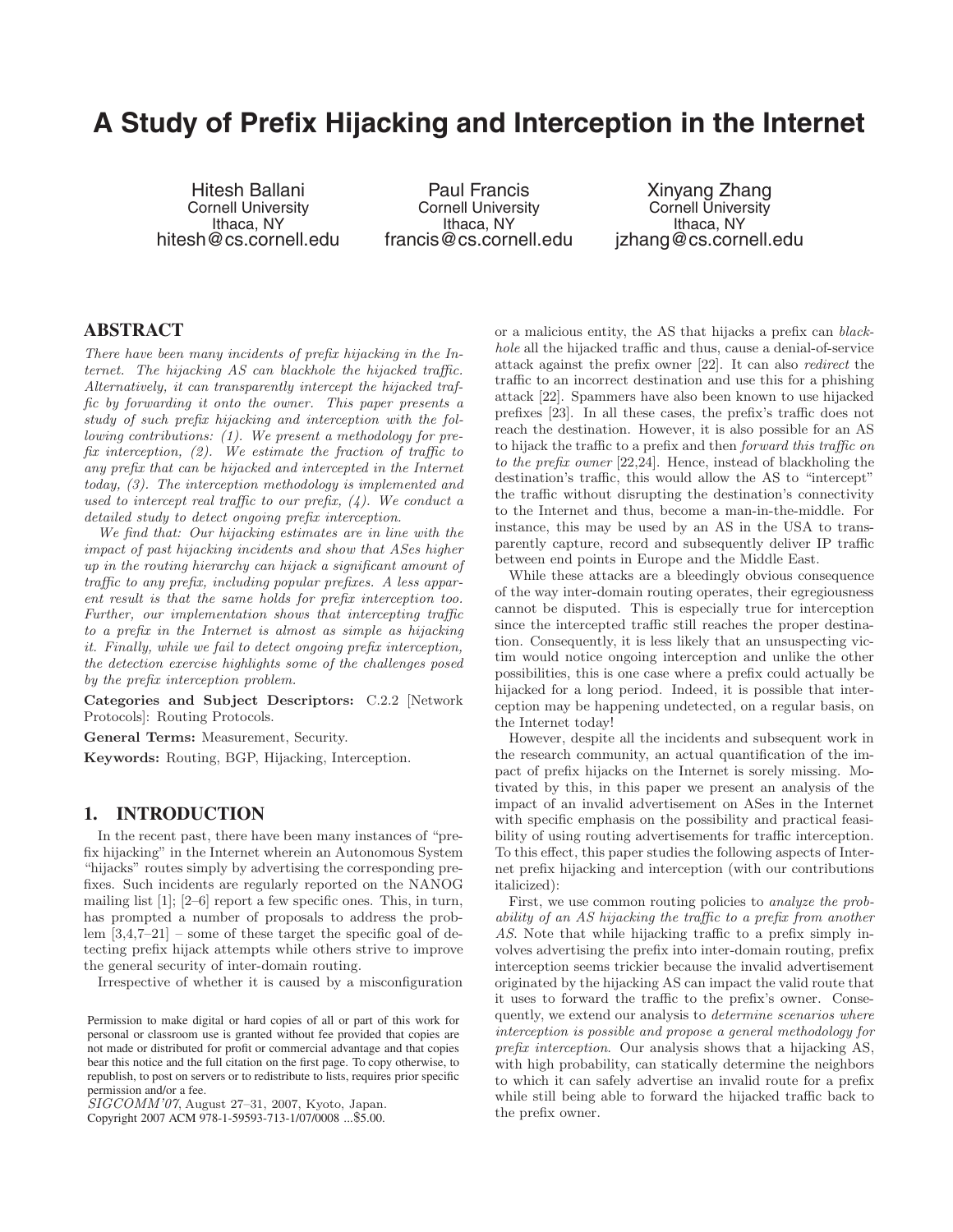Second, we use routing tables collected at the Route-Views repository [25] to estimate the fraction of other Route-Views ASes whose traffic to any prefix can be hijacked and intercepted by a given Route-Views AS. As one would expect, our estimates show that tier-1 ASes can, on average, hijack traffic to any prefix from a significant fraction of ASes (52% to 79%). These estimates also apply to hijacking of popular prefixes that carry a lot of traffic. Further, tier-1 ASes can route all the hijacked traffic back to the owner and hence, can also intercept traffic to any prefix from a significant fraction of ASes. However, these fractions drop off for ASes lower down in the routing hierarchy. For instance, tier-3 ASes and beyond can, on average, hijack traffic to any prefix from 13% to 31% of ASes and intercept traffic from 7% to 17% of ASes. We also verified our estimates against known prefix-hijacking events on the Internet and found them to be fairly accurate.

Third, we implement the aforementioned interception meth- -odology and use it to actually intercept traffic to a prefix belonging to us in five different scenarios. Further, in each scenario, we probe the prefix from *>*20,000 vantage points to quantify the fraction of traffic that can be hijacked and the fraction that can be intercepted. These results, at the very least, provide anecdotal evidence of the claim that a significant amount of traffic to prefixes on the Internet can be intercepted. Moreover, the implementation suggests that intercepting traffic to a prefix in the Internet is almost as simple as hijacking it, requiring changes only in BGP routing policy at the intercepting AS.

Finally, we use a combination of control-plane and dataplane information to look for actual interception in the Internet. The study yielded a few unexplained anomalies that could be due to prefix interception. However, our analysis shows that these anomalies can just as well arise from valid routing arrangements. While negative, this result captures some of the challenges in detecting ongoing prefix interception. More generally, the estimates presented in this paper rely on a simplistic model of Internet routing and have several other limitations that we discuss in section 7. However, in spite of these limitations, our quantification and implementation efforts serve to highlight the severity of the problem. In this context, we hope that this paper would bring to the fore the (obvious) possibility of traffic interception in today's inter-domain routing and influence the design of Internet security protocols.

## **2. METHODOLOGY**

ASes in the Internet can use invalid advertisements for a target prefix, i.e. advertisements with an AS-PATH that does not represent the true AS-PATH to the prefix, to convince other ASs to route traffic for the prefix to itself and hence, hijack the prefix. Among other things, the *hijacking AS* can forward the hijacked traffic to the owner and hence intercept the prefix. Consequently, prefix interception is always preceded by prefix hijacking.

The most obvious form of an invalid advertisement is one where the *hijacking AS*, say X, claims to own the prefix and hence, advertises the prefix with  $AS-PATH=[X]$ . We refer to this as an advertisement with an invalid origin. However, such an invalid advertisement would lead to a Multiple Origin AS (MOAS) anomaly [26]. The hijacking AS can avoid this by advertising the prefix with AS-PATH=[X, O] where AS O is the owner of the prefix. We refer to this as an advertisement with an *invalid next hop.* Of course, the hijacking AS can



**Figure 1: AS** Y **has an existing customer-route to** p **and hence, hijacking** p**'s traffic from** Y **with an invalid provider or peer route is not possible.**

advertise the prefix with an even longer AS-PATH but, as we show later in the paper, that would significantly reduce the amount of traffic it can hijack. Hence, we focus on hijacking and interception with routing advertisements that have an invalid origin or an invalid next hop.

Apart from advertising an invalid route for an already rout- -able prefix, there are a couple of other approaches that an AS could possibly use for hijacking traffic to a prefix:

- (a). An AS could advertise a more specific prefix than the one being advertised by the owner and this would hijack all the traffic to the specific prefix. However, the hijacking AS would not be able route this traffic onto the owner and hence, interception would not be possible.
- (b). As AS could advertise a less specific prefix than the one being advertised by the owner. This would hijack traffic to the prefix only when the owner withdraws its advertisements. However, even in that situation, the hijacking AS would not be able to route the hijacked traffic to the owner.

Since the impact of such advertisements can be trivially predicted, we don't study them here. Hence, our estimates for the fraction of traffic that can be hijacked and the fraction that can be intercepted are restricted to hijacking based on advertisement of the same prefix as the one being advertised by the owner.

The discussion in the rest of this section focusses on an AS X trying to hijack (and intercept) the traffic for target prefix  $p$ . In the first part of the section we analyze X's ability to hijack p's traffic using an advertisement with an invalid origin (though the arguments can trivially be extended to advertisements with an invalid next hop), while in the second part we study how  $X$  ensures that it can forward the hijacked traffic back to  $p$ 's owner.

## **2.1 Hijacking Analysis**

AS  $X$  advertises an invalid route for prefix  $p$  with AS- $PATH=[X]$ . We want to evaluate the impact of this advertisement on AS Y that is (n-1) AS hops away from X and thus, receives a route of AS-PATH length  $n<sup>1</sup>$ . Specifically, we would like to determine if Y chooses this invalid route over its existing route to  $p$ , thus allowing AS  $X$  to hijack  $p$ 's traffic sourced from it. Here, "traffic sourced from AS Y" refers to

<sup>&</sup>lt;sup>1</sup> Y may be topologically closer to X than  $(n-1)$  hops but the shortest path that the invalid advertisement needs to propagate to reach Y comprises of (n-1) ASes.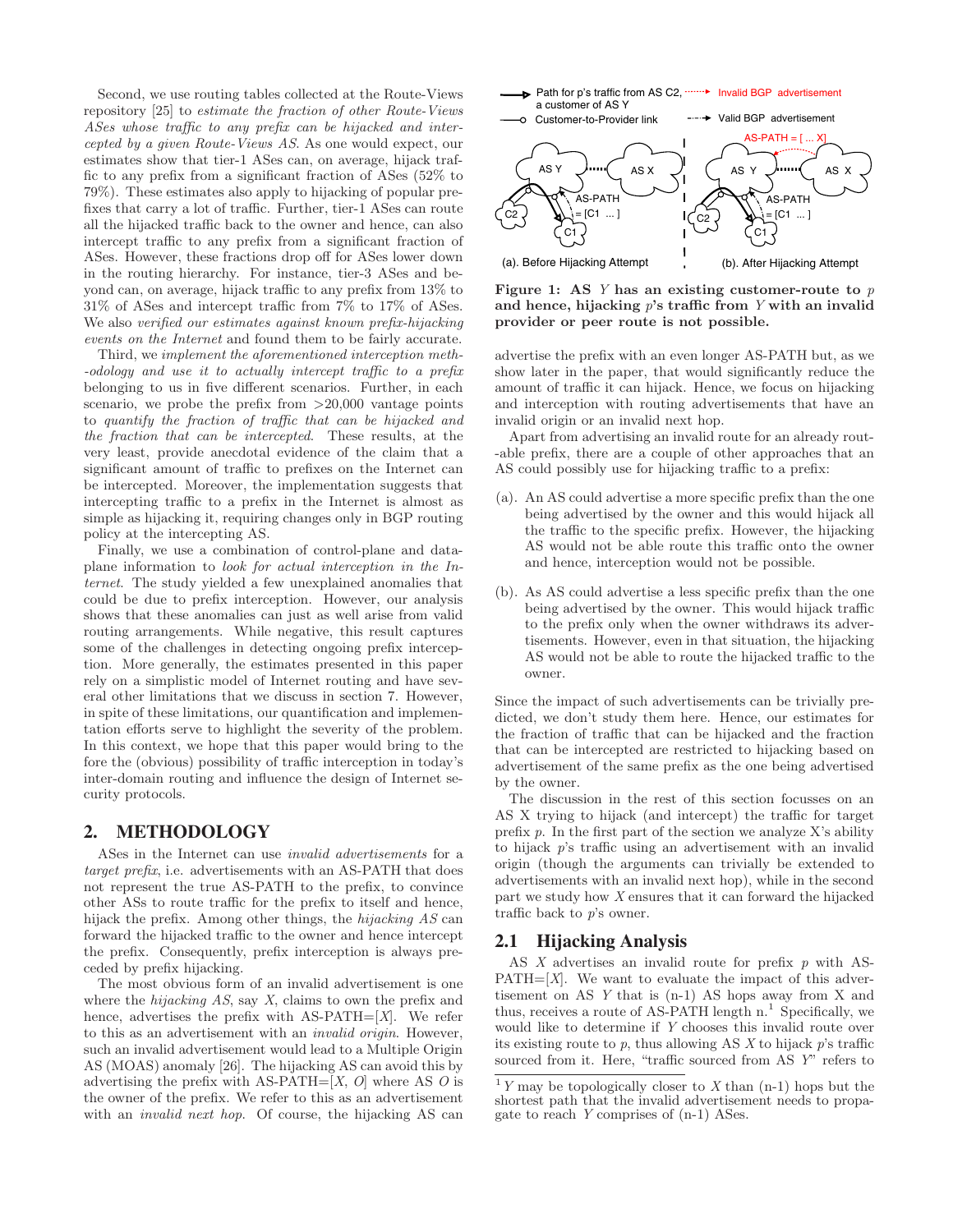traffic originating at Y plus "traffic sourced from any of Y's neighbors" that is routed through Y.

Obviously, AS Y's choice depends on both its existing route and the newly-received invalid route to  $p$ . We term a route to be a "customer-route" or a "peer-route" or a "provider-route" depending on whether the next-hop AS in the AS-PATH is a customer, a peer or a provider respectively. Since both the existing route and the invalid route could be any of these, there are nine cases to consider. Below we try to answer the aforementioned question for each of these cases, given two assumptions:

**(a)**. The invalid route advertised by AS X reaches AS Y. ISPs are known to install route filters so as to accept advertisements only for specific prefixes from their neighbors, especially if the neighbor is a stub AS [27]. Thus, route filters employed by any AS along the path from  $X$  to  $Y$  would falsify this assumption. Further, for the invalid advertisement to actually reach Y, it must be accepted and propagated by all ASes along the path. Thus, an implicit assumption here is that  $X$  is able to hijack traffic from all ASes along the path from  $X$  to  $Y$  (in practice, one could verify this assumption by applying the analysis presented below to each AS along the path).

**(b)**. AS Y's choice also depends on its routing policies. Measurement studies in the past have shown that a large majority of ASes on the Internet tend to assign higher localpreference values to customer-routes than to peer-routes than to provider-routes [28]. Since local-preference values are the first step of the BGP decision process [29], ASes prefer customer routes to peer routes to provider routes. We assume that this holds for Y as this lets us analyze the possibility of Y's traffic being hijacked. Further, a part of the analysis also assumes that AS Y assigns the same local-preference value to all its customers, the same value to its peers and the same value to its providers; however, most of the arguments below apply even if this last assumption does not hold. As detailed in section 3.1, we verified these assumptions for tier-1 ASes.

**Cases 1-3.** Existing route is customer-route, invalid route is a customer/peer/provider route. If the invalid route that AS Y receives is a peer or a provider route, irrespective of the attributes (for example, the AS-PATH length) of this route, Y prefers the existing customer-route (assumption (b)). Thus, Y's traffic is not hijacked. Figure 1 shows this scenario.

On the other hand, if the invalid route is a customer-route, AS Y's policy would give equal preference to both routes and hence, the decision is based on the length of the route [29]. If the AS-PATH length of the existing route is less than  $n$ , it is preferred. If the AS-PATH length of the existing route is more than  $n$ , the invalid route is preferred. Finally, if  $Y$ 's existing route is  $n$  AS-hops long, it must choose between two routes with the same local preference and the same length. This choice is based on other factors such as the IGP metric of the routes [29]. Consequently, some routers belonging to Y may choose to stick with the existing route while others may choose to use the invalid route. Hence, in this case, some fraction of  $Y$ 's traffic for  $p$  may be hijacked. Figure 2 shows this scenario.

**Case 4-6.** Existing route is a peer route, invalid route is a customer/peer/provider route. If the invalid route that AS Y receives is a provider route, it prefers the existing peerroute. Thus, Y's traffic is not hijacked. As a contrast, if the invalid route is a customer-route,  $Y$  prefers it and  $Y$ s traffic is hijacked.



**Figure 2: AS** Y **has an existing customer-route to** p **and receives an invalid route (advertised by AS** X**) of equal length through a customer. This causes some fraction of** p**'s traffic to be hijacked.**

| Invalid route $\Rightarrow$<br>Existing route | Length         | Customer                 | $\overline{\text{Peer}}$ | Provider |
|-----------------------------------------------|----------------|--------------------------|--------------------------|----------|
|                                               |                |                          |                          |          |
|                                               | $\mathop{<} n$ |                          |                          |          |
| Customer                                      | $=n$           | $\overline{\phantom{a}}$ |                          |          |
|                                               | >n             |                          |                          |          |
|                                               | $\mathop{<} n$ |                          |                          |          |
| Peer                                          | $=n$           |                          | $\sim$                   |          |
|                                               | >n             |                          |                          |          |
|                                               | $\mathop{<} n$ |                          |                          |          |
| Provider                                      | $=n$           |                          |                          | $\sim$   |
|                                               | >n             |                          |                          |          |

**Table 1:** AS Y's traffic to prefix p can  $(\checkmark)$ , cannot **(**✗**) or can partly (–) be hijacked depending on its existing route and the invalid route.**

Finally, if the invalid route is a peer-route, AS Y's policy would give equal preference to both routes and hence, the decision is based on the AS-PATH length of the route [29]. If the length of the existing route is less than  $n$ , traffic is not hijacked; if the length is more than  $n$ , traffic is hijacked; if the length is  $n$  AS hops, some fraction of the traffic may be hijacked.

**Case 7-9.** Existing route is a provider route, invalid route is a customer/peer/provider route. The possibility of hijacking AS Y's traffic in these cases follows from the arguments presented above. Table 1 summarizes the hijacking possibility for all nine cases.

#### **2.2 Interception Analysis**

In order to be able to intercept traffic to the prefix  $p$ , the hijacking AS needs to forward the hijacked traffic on to p's owner. It can do so by forwarding the hijacked traffic along its existing valid route to  $p$ . Figure 3 shows the process by which hijacking AS  $X$  hijacks prefix  $p$ 's traffic from  $Y$  (originating at  $Y$ 's customer  $C_2$ ) and then forwards it on to p's owner through its peer  $W$ . However, for this to work,  $X$ 's existing route to  $p$  should not be impacted by the invalid route that it advertises. Hence, the hijacking AS X would like to ensure the following  $\text{safety}^2$  condition:

None of the ASes along the route to prefix p used by the hijacking AS should choose the invalid route advertised by it (if they do receive the invalid route) over their existing route to p.

Note that the obvious way for AS  $X$  to satisfy the above

<sup>&</sup>lt;sup>2</sup>Here, safety refers to the fact that  $X$  does not introduce routing instability and is able to route the hijacked traffic to its owner.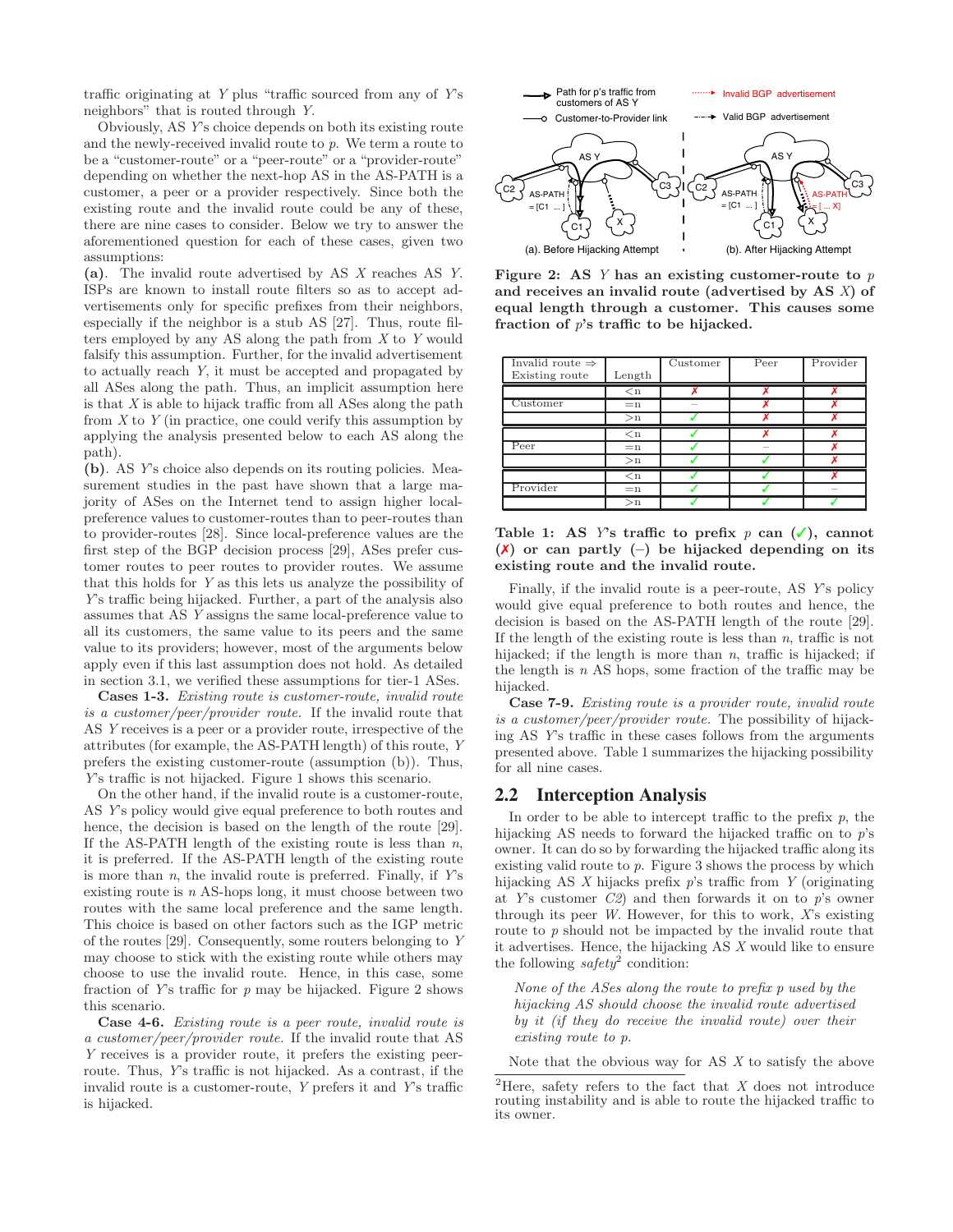

**Figure 3: AS** X **uses an invalid advertisement to hijack traffic from AS** Y **and then routes the traffic to the owner using its existing route through peer AS** W**.**



**Figure 4: Propagation of the invalid route advertised by AS** X **to its (a) customer, (b) peer, (c) provider.**

condition would be to advertise the invalid route such that the traffic from the ASes along its existing route to  $p$  is not hijacked. In theory, the discussion from the previous section applies to the possibility of hijacking from these ASes. However, this observation doesn't have much practical value since X wouldn't know how an invalid route advertised to any of its neighbors would be propagated to these ASes and hence, would not be able to determine if an invalid advertisement can indeed hijack the traffic from a given AS along the path.

Instead, we would like to analyze if a hijacking AS can ensure the safety condition based on local information alone. Specifically, AS X would like to determine if advertising an invalid route for  $p$  to a neighboring AS, say  $Z$ , can impact its existing route for  $p$ . X's existing route to  $p$  can be a customer, peer or provider route and  $Z$  can be  $X$ 's customer, peer or provider and hence, there are nine cases to consider. Below we try to answer the aforementioned question, given two assumptions:

**(a).** As with the hijacking analysis, we assume that ASes prefer customer routes to peer routes to provider routes.

**(b).** We assume that Internet paths follow the "Valley-free" property [30], i.e. after traversing a provider-to-customer edge or a peer edge, the path cannot traverse another customerto-provider or peer edge. Analogously, once a routing advertisement traverses a provider-to-customer edge or a peer edge, the advertisement cannot traverse another customer-toprovider or peer edge.



**Figure 5: AS** X**'s existing route for prefix** p **is through a (a) customer, (b) peer, (c) provider.**

Consequently, when X advertises the invalid route to a customer, the advertisement can only traverse provider-tocustomer edges. Hence, the advertisement is restricted to ASes below X in the AS hierarchy and represents a provider route for these ASes. When X advertises the invalid route to a peer, the advertisement traverses one peer edge followed by provider-to-customer edges only. Hence, other than the peer being advertised to, the advertisement is restricted to ASes below X in the AS hierarchy and represents a provider route for these ASes. Figure  $4(a,b)$  illustrate these scenarios.

When  $X$  advertises the invalid route to a provider, each control plane path traversed by the advertisement comprises of one or more customer-to-provider edges followed by zero or one peer edges and zero or more provider-to-customer edges. Hence, the advertisement is propagated to all levels of the AS hierarchy. However, it is important to note that while ASes that are above  $X$  in the AS hierarchy may receive the invalid advertisement from a customer, peer or provider, ASes at the same level or below X will always receive the advertisement from a provider (i.e. a provider route). Figure 4(c) illustrates this scenario.

**Case 1-3.** X's existing route is a customer route, X advertises the invalid route to a customer/peer/provider. The fact that  $X$ 's existing path to  $p$  is a customer-route implies that the first edge along this path is a provider-to-customer edge. Further, the valley-free property of Internet paths implies that this is a "downhill path" (as defined by [30]) comprising of a sequence of provider-to-customer edges. Thus, all ASes along the path are below X in the AS hierarchy and use a customer route to  $p$ . Figure  $5(a)$  illustrates this scenario. As discussed in assumption (b), irrespective of whether X advertises the invalid route to a customer/peer/provider, the invalid route would appear as a provider route to ASes below X and hence, will not be chosen by them over their existing customer route. Thus, X can advertise the invalid route to all its neighbors.

**Case 4-6.** X's existing route is a peer route, X advertises the invalid route to a customer/peer/provider. The valleyfree property implies that  $X$ 's existing path to p comprises of one peer edge followed by a sequence of provider-to-customer edges. Thus, all ASes along the path use a customer route to p. Figure 5(b) illustrates this scenario. Also, as before, even if the invalid route advertised by  $X$  propagates to any of the ASes along the path, it will be a provider or a peer route and hence, will not be chosen over the existing customer route. Thus, X can advertise the invalid route to all its neighbors.

**Case 7-9.** X's existing route is a provider route, X advertises the invalid route to a customer/peer/provider. The valley-free property implies that  $X$ 's existing path to p comprises of one or more customer-to-provider edges followed by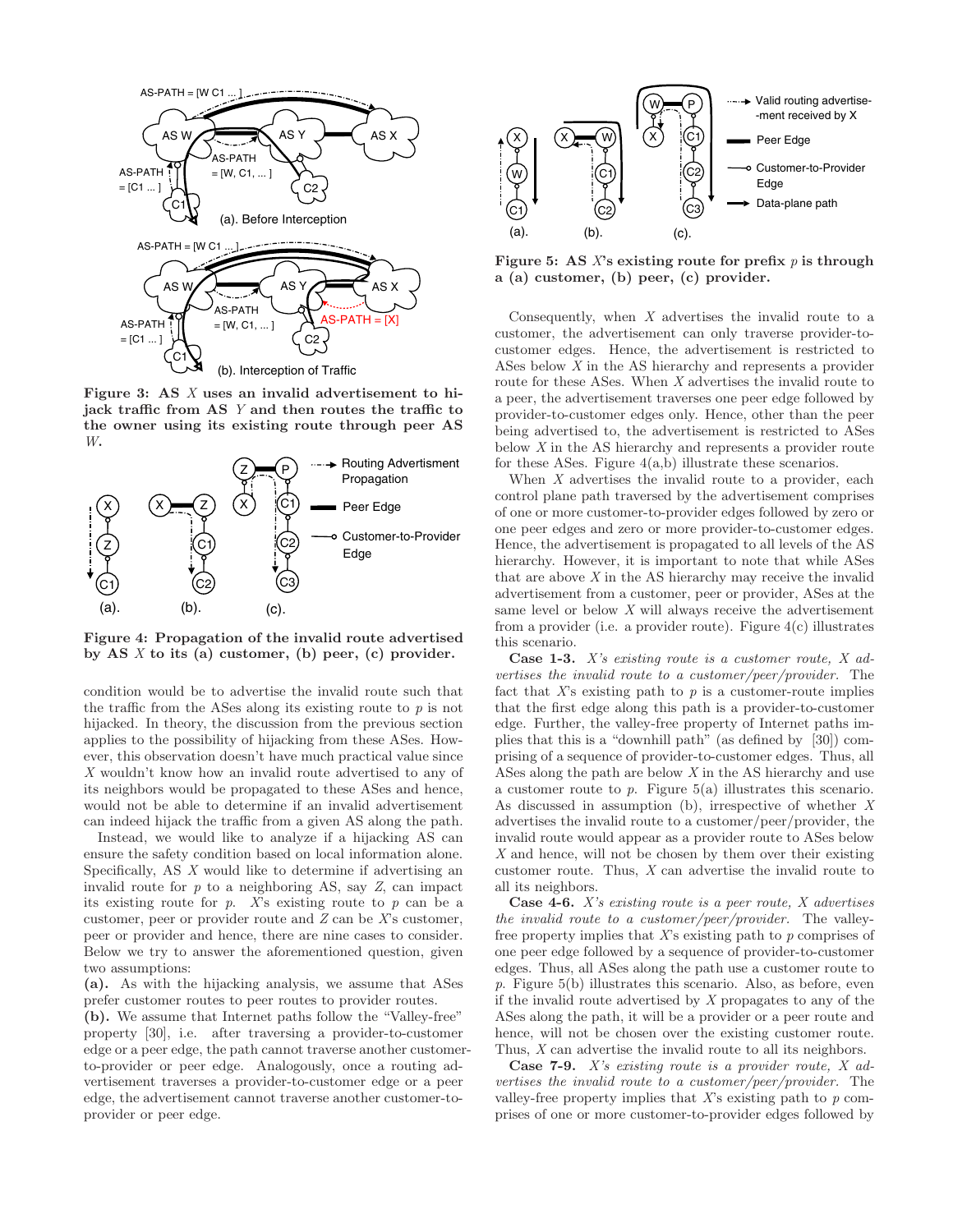

**Figure 6: (a) Hijacking AS** X **has a route for** p **through provider** W**. (b) The invalid route advertised by** X **to another provider** Z **to intercept** p**'s traffic impacts its existing route for** p**.**

zero or one peer edge followed by zero or more provider-tocustomer edges. Hence, ASes along the path may be using a customer or peer or provider route to p. However, any ASes along the path that are at the same level or below  $X$  in the AS hierarchy would be using a customer route to  $p$ . Figure  $5(c)$ illustrates this scenario.

As discussed in assumption (b), when X advertises the invalid route to a customer or a peer, the advertisement is restricted to ASes at the same level or below  $X$  in the AS hierarchy and represents a provider or peer route for them. This implies that the invalid route will not be chosen by these ASes. Hence, X can advertise the invalid route to its customers and peers.

However, when  $X$  advertises the invalid route to a provider, the route may be received by ASes above  $X$  in the AS hierarchy. For these ASes, both the invalid route and the existing route can be a customer, peer or provider route implying that it is possible they prefer the invalid route. This violates the safety condition and hence, X cannot advertise the invalid route to its providers. Figure 6 shows such a scenario wherein the invalid route advertised by AS X to its provider AS Z impacts its existing route for prefix p.

The analysis presented above implies that an AS trying to intercept traffic for target prefix  $p$  can advertise the invalid route to all its neighbors unless its existing route for p is through a provider, in which case the invalid route should not be advertised to other providers of the AS. However, there are a couple of other things to note: First, while our assumptions regarding AS policies and valley-free paths hold for a majority of ASes on the Internet, exceptions certainly do exist. Hence, the aforementioned policy for advertising invalid routes ensures safety with a high probability; an AS advertising invalid routes may still cause routing instability and needs to account for it. It can do so by observing if its existing route for p changes as a result of advertising the invalid route. If such a change occurs, the hijacking AS can pin point the anomaly-causing neighbor based on the recently received advertisements for  $p$  and hence, stop advertising the invalid route to this neighbor.

Second, even when the hijacking  $AS$ 's existing route for  $p$  is through a provider, advertising the invalid route to another provider may not necessarily impact the AS's route for p. Hence, it is possible to imagine the hijacking AS using an aggressive approach by advertising the invalid route to all neighbors and then stopping the advertisement to specific neighbors if route instability arises.

Based on the description above, the following pseudo-code represents the conceptual process by which hijacking AS X can intercept traffic to target prefix  $p$  from its neighbors:

```
If (existing route to p is through a provider)
then
Advertise to all peers and customers a route
for prefix p with AS-PATH [X];
else
Advertise to all neighbors a route for prefix
p with AS-PATH [X];
endif
If (the invalid advertisement causes the
  existing route for p to change)
then
   Stop the advertisement to the
    anomaly-causing neighbor;
```
endif

# **3. HIJACKING AND INTERCEPTION ESTI-MATES**

Given the methodology described in the previous section, we can estimate the fraction of ASes in the Internet whose traffic to a target prefix that can be hijacked and intercepted by any given AS.

# **3.1 Hijacking by tier-1 ASes**

Here we focus on hijacking by tier-1 ASes and determine the fraction of other tier-1 ASes whose traffic to a prefix can be hijacked and intercepted by a tier-1 AS in the Internet today. A tier-1 AS is an AS with no providers and a peering with all other tier-1 ASes [31]. Hence, tier-1 ASes are at the top of the routing hierarchy. We used CAIDA's AS ranking tool [31] and commercial reports on AS ranking [32] to come up with a list of 15 highly ranked ASes that are considered as tier-1 ASes in this paper. Note that we treat hijacking by tier-1 ASes as a special case since we can verify the two assumptions made by the analysis presented in section 2.1:

**Assumption (a).** An invalid route advertised by the hijacking AS reaches the AS whose traffic ought to be intercepted. The fact that all tier-1 ASes peer with each other makes this trivially true. Further, it is unlikely that the invalid route advertised by a hijacking tier-1 AS would be filtered out by any of the other tier-1 ASes [27].

**Assumption (b).** Tier-1 ASes prefer customer-routes over peer-routes and give the same preference to routes from different peers.<sup>3</sup> A lot of tier-1 ASes offer publicly-accessible route-servers and policy guides which let us determine their import policies expressed in the form of local-preference values. We were able to do this for nine of the fifteen tier-1 ASes. While we don't show the actual local-preference values in the interest of brevity, we found that this assumption was satisfied for all the nine ASes.

This validation of the assumptions improves our confidence in the accuracy of the estimates presented here. The actual estimates were guided by two observations. First, the fact that tier-1 ASes don't have any provider routes implies that they can safely advertise the invalid route to all neighbors. Consequently, (almost) all traffic that can be hijacked by a tier-1 AS can also be routed back to its owner.

Second, from the point of view of other tier-1 ASes, the invalid route advertised by hijacking AS X is a peer route one AS-hop long. This, combined with table 1, implies that  $X$  can hijack all traffic for prefix  $p$  from a peer AS if the

<sup>3</sup>Tier-1 ASes don't have provider routes. Also, we focus on hijacking from other tier-1 ASes that are peers of the hijacking AS and hence, their preference amongst routes from different customers is not relevant.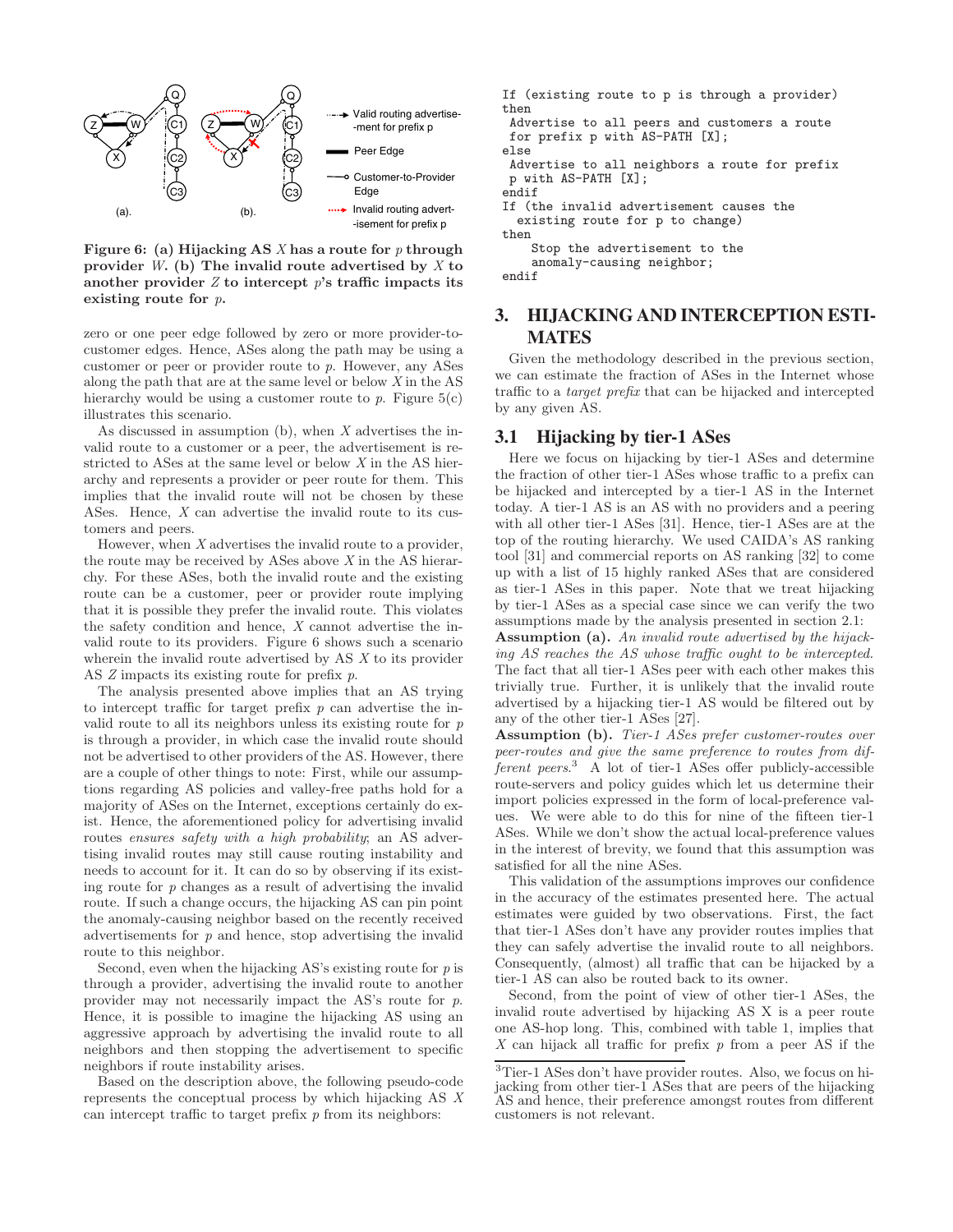

**Figure 7: Probability of prefix hijacking on average and for each of the tier-1 ASes that serve as hijacking ASes in our estimation.**

peer's existing route for  $p$  is a provider route or a peer route of length more than one AS hop. AS X can intercept some fraction of the traffic if the peer's existing route for  $p$  is a peer route of length one. However, this fraction depends on both the intra-domain metrics of the peer AS and the locations at which  $X$  peers with it. Given that we lack this information, we define the upper and the lower bounds of hijacking; the lower bound assumes that none of p's traffic from such peers is hijacked while the upper bound assumes that all of p's traffic from such peers is hijacked.

Overall, we can determine if  $X$  can hijack traffic for prefix  $p$ from a peer tier-1 AS based on the peer's existing route for p. Since the Route-Views repository collects routes from 7 of the 15 tier-1 ASes (AOL, ATT, Global Crossing, Level3, Sprint, Tiscali and NTT), we focussed on these seven ASes and for each of them, determined the prefixes in the Internet routing table whose traffic from the other six tier-1 ASes (and their customers) can be hijacked. For ease of exposition, we hereon refer to the fraction of other ASes whose traffic is hijacked by the hijacking AS (averaged across all prefixes) as the probability of hijacking. The probability of interception is defined analogously. Thus, we were able to determine the probability of hijacking for each of the seven ASes. The fact that the hijacking AS is a tier-1 AS implies that the interception probability is the same.

Figure 7 shows the lower and the upper bound for probability of prefix hijacking on average and for individual ASes. The figure shows that a tier-1 AS can, on average, hijack the traffic for a prefix from another tier-1 AS with  $\approx 70-75\%$ probability. The fact that the ability to hijack a prefix's traffic from a peer depends only on the peer's existing route for the prefix shows up in that the hijacking probability does not vary much across tier-1 ASes. Further, this implies that the estimate also applies to hijacking of tier-1 traffic by multiple colluding tier-1 ASes.

While we have focussed on the probability of prefix hijacking, another important question is the amount of traffic that can be hijacked. Note that the fact that a small number of prefixes carry a majority of the Internet's traffic [33] implies that the probability estimates can be misleading. To address this, we focussed on the top 100 web-sites in terms of the traffic carried according to the Alexa's web-site rankings [34]. We mapped these sites to the corresponding prefixes and determined if a tier-1 AS can hijack traffic for these popular prefixes from its peers. Figure 8 plots the hijacking probability for the popular prefixes. As can be seen, a tier-1 AS can hijack traffic for these prefixes with a probability of  $\approx 60$ - $70\%$ , which is close to the overall estimate.<sup>4</sup> This suggests



**Figure 8: Probability of prefix hijacking for prefixes corresponding to top-100 sites.**



**Figure 9: Probability of prefix hijacking and prefix interception for ASes in the RV-set.**

that our estimates should closely approximate the fraction of traffic that a tier-1 AS can intercept from its peers.

#### **3.2 Hijacking by any AS**

We now try to estimate the probability of prefix hijacking and the probability of prefix interception for ASes in general, not just tier-1 ASes. To this effect we focus on all the 34 ASes that contribute to the Route-Views repository – these ASes are hereon referred to as the RV-set. This includes 7 tier-1 ASes, 19 tier-2 ASes and 8 other ASes (tier≥3). For each AS in the RV-set, we determined the prefixes in the Internet routing table whose traffic from the other ASes in the set can be hijacked and routed back to the prefix owner. Specifically, the estimation procedure required us to answer the following questions: Can an AS in the RV-set, say  $X$ , hijack traffic for target prefix  $p$  from another AS, say  $Y$ , in the RV-set? If yes, can it route this hijacked traffic on to p's owner?

As described in section 2.1, AS  $X$ 's ability to hijack  $p$ 's traffic from AS Y depends on both Y's existing route for  $p$ and the invalid route received by Y. The Route-Views data provides Y's existing route for each prefix p. As far as the propagation of the invalid route advertised by  $X$  is concerned, we determined a prefix owned by  $X$  (i.e. the origin AS in the AS-PATH for the prefix is  $X$ ) and used  $Y$ 's route to this prefix as an approximation of the invalid route that Y would receive. Lets assume that the AS next to the origin AS in the AS-PATH for this route is Z. Hence, AS X advertises the invalid route to its neighbor Z and this propagates onto AS Y. Section 2.2 detailed that the safety of  $X$  advertising the invalid route to its neighbor Z depends on both X's existing route for  $p$  and  $X$ 's relation with  $Z$ . As before, the Route-Views data provides  $X$ 's existing route for each prefix  $p$ . Finally, we used CAIDA's AS relationship data [35] to determine  $X$ 's relation with Z.

Using this basic methodology, we estimated the upper (UB) and lower bound (LB) for the probability of hijacking and the probability of interception for the ASes in the RV-set. These

<sup>&</sup>lt;sup>4</sup>In practice, their popularity suggests that these prefixes are well engineered and monitored and hence, we believe that it is unlikely that an AS will attempt to hijack or intercept their

traffic.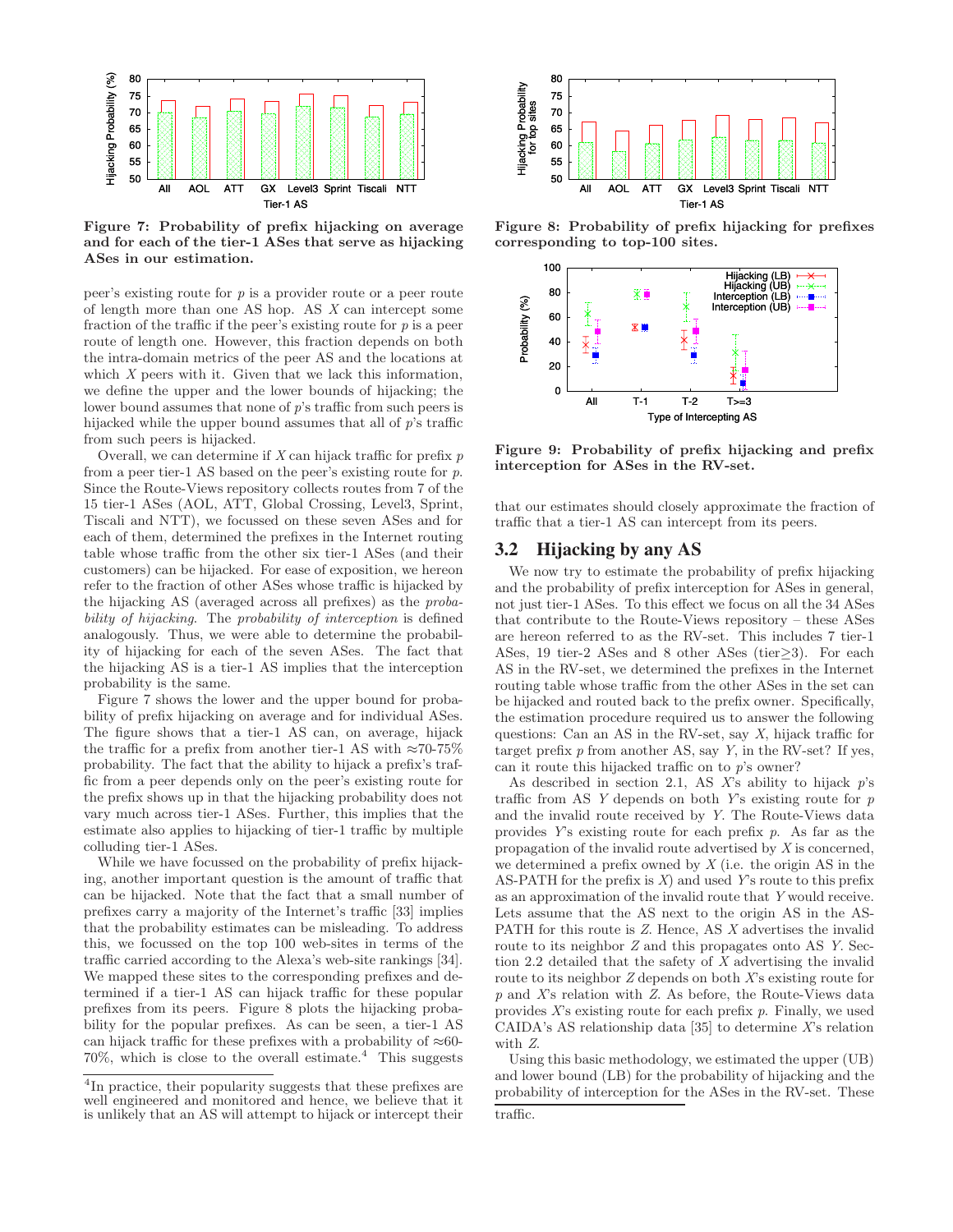

**Figure 10: Probability of prefix hijacking and prefix interception for popular prefixes.**



**Figure 11: Probability of prefix hijacking and prefix interception with routes that have an invalid nexthop.**

are plotted in figure  $9$  – the error bars in the figure represent the 95% confidence interval for the corresponding bound. The graph shows that the overall probability of hijacking a prefix varies between 38% and 63% while the probability of intercepting a prefix varies between 29% and 48%. Also plotted are the probabilities for ASes of different kinds. As mentioned earlier, for tier-1 ASes, the hijacking and interception probabilities are the same and these vary between 52% and 79%. Note that this encompasses the range in the previous section. However, as one would expect, both the hijacking and the interception probabilities drop off for tier-2 ASes and onwards. Also, such ASes have a higher variance and hence, a larger confidence interval for the various bounds.

As before, we also determined these probabilities for popular prefixes corresponding to the top-100 sites. These are plotted in figure 10. The figure shows that both the hijacking and interception probabilities for the popular prefixes are only slightly lower ( $\approx$ 5-10%) than for all prefixes. Overall, our results show that ASes higher up in the AS hierarchy (tier-1 and some tier-2 ASes) can both hijack and intercept any prefix with a high probability (*>*50%). However, invalid routes advertised by ASes lower down in the hierarchy wouldn't have as significant an impact.

Note that the estimates in this and the previous section have assumed that the hijacking AS advertises routes with an invalid origin. As mentioned earlier, this can lead to a MOAS anomaly and the hijacking AS can avoid this by advertising routes with an invalid next hop. This would increase the length of the invalid route and hence, reduce the amount of traffic that can be hijacked (and intercepted) but would make detection harder. We measured the hijacking and interception probabilities for ASes in the RV-set with such advertisements. These are plotted in figure 11. The figure shows that using advertisements with an invalid next-hop reduces the hijacking and interception probabilities by  $\approx$ 10-20% with the probabilities for tier-1 ASes ranging between 30% to 70%.

| Prefix          | Owner<br>$(AS \text{ name})$ | Hijac-<br>-ker                | Estimated<br>Hijacking<br>$LB$ -UB $%$ | Actual<br>Hijack-<br>$-$ ing $(\%)$ |
|-----------------|------------------------------|-------------------------------|----------------------------------------|-------------------------------------|
| 64.233.161.0/24 | Google                       | $\overline{\mathrm{C}}$ ogent | 35.5-64.5                              | 45.2                                |
| 12.173.227.0/24 | MarthaStewart<br>Living      | ConEd.                        | 36.4-84.9                              | 42.4                                |
| 63.165.71.0/24  | Folksamerica                 | $\overline{\mathcal{L}}$      | 39.4-72.7                              | 39.4                                |
| 64.132.55.0/24  | OverseasMedia                | ,                             | 18.2-51.5                              | 18.2                                |
| 65.115.240.0/24 | ViewTrade                    | $\overline{22}$               | 27.2-54.5                              | 21.2                                |
| 65.209.93.0/24  | LavaTrading                  | ,7                            | 39.4-72.7                              | 45.5                                |
| 66.77.142.0/24  | <b>Folksamerica</b>          | ,7                            | $90.9 - 90.9$                          | 90.9                                |
| 66.194.137.0/24 | MacKayShields                | 77                            | 18.2-57.5                              | 27.3                                |
| 66.207.32.0/20  | ADI                          | $\overline{\mathbf{1}}$       | 45.5-66.7                              | 63.6                                |
| 69.64.209.0/24  | TheStreet.Com                | $\overline{22}$               | 72.7-81.8                              | 84.8                                |
| 160.79.45.0/24  | RhodesASN                    | ,7                            | 27.3-75.8                              | 51.5                                |
| 160.79.67.0/24  | TheStreet.Com                | $\overline{22}$               | 60.6-75.8                              | 69.7                                |
| 192.251.16.0/24 | T&TForex                     | $\overline{22}$               | $27.3 - 57.6$                          | 27.3                                |
| 198.15.10.0/24  | TigerFund                    | $\overline{\mathcal{L}}$      | $0 - 1$                                | 60.6                                |
| 204.13.72.0/24  | <b>FTENNY</b>                | $\overline{22}$               | 93.9-93.9                              | 75.8                                |
| 216.223.46.0/24 | SDSNY                        | ,                             | 51.5-78.8                              | 18.2                                |

**Table 2: Comparing our estimates for known prefix hijacking events with the actual hijack probability.**

#### **3.3 Verifying against known events**

We now verify our estimates against known prefix hijack events. For instance, Cogent (AS 174) hijacked a prefix (64.233.161.0/24) belonging to Google (AS 15169) on May 07, 2005 through an advertisement with an invalid origin [5]. According to BGP updates collected at the Route-Views repository, Cogent started advertising the prefix on May 07, 2005 14:37:56 and this caused 14 of the 31 (45.2%) distinct ASes part of the RV-set at that time to choose the invalid route. It is not known if the hijacked traffic was blackholed or actually routed back to Google. We ran our analysis on a routing table collected earlier that day (before the hijack) and estimated that the probability that an invalid route for the prefix advertised by Cogent would hijack traffic from ASes in the RV-set ranges between 35.5% and 64.5%. Further, the fact that Cogent is a tier-1 AS implies that the same applies to the probability of interception. As can be seen, our estimate encompasses the fraction of ASes from which traffic was actually hijacked. Further, amongst the 11 ASes whose traffic our analysis predicted would be surely be hijacked (i.e. they were included in the lower bound), only one was not hijacked in reality.

We performed the same exercise for other known hijack events. Since we did not have BGP routing tables from the hijacking AS in these cases, we were only able to predict the probability of hijacking. Table 2 shows the results. As can be seen, our estimate encompasses the actual hijacking probability for 11 of the 16 prefixes analyzed, in 3 cases we over-estimate, in 1 case we under-estimate while in 1 case our estimate provides no information. Note that the assumption that the invalid route actually reaches the ASes in the RV-set cannot be verified and this is a frequent cause for overestimation. More importantly, the outliers show that Internet routing is certainly more complex than the simplified model used for our analysis. However, the proportion of cases where our estimates were accurate and the exercise in the next section fortify our confidence in the results presented.

## **4. INTERNET TRAFFIC INTERCEPTION**

There have been instances of prefix hijacking in the Internet. However, we are not aware of incidents where the hijacked traffic was still being routed to the owner. While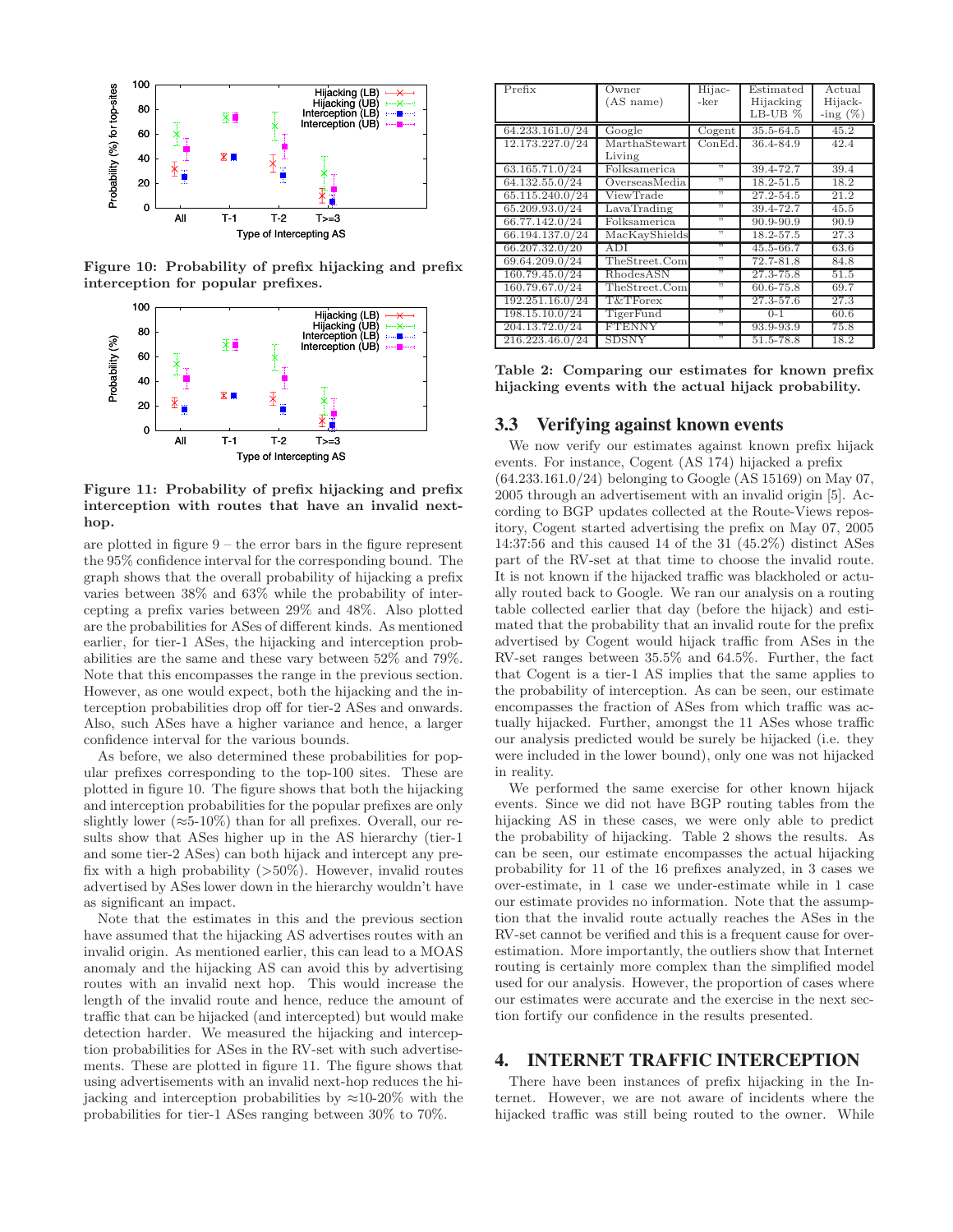

**Figure 12: Intercepting traffic from the prefix owner at the Berkeley site. The four other sites emulate an ISP, use invalid routes to hijack traffic and route it back to the owner.**

the fact that ISPs can use invalid routing advertisements to intercept traffic is pretty obvious, we still wanted to attempt interception in practice. Apart from serving as a proof of concept, our hope was to derive insights from this exercise into the practicality of intercepting traffic within the existing routing framework. In this section, we detail our deployment and implementation efforts for intercepting traffic in the Internet. We used this to actually intercept a prefix's traffic (of course, the prefix belonged to us).

For these experiments, we deployed hosts at five different sites and used the Quagga software router [36] on these hosts to establish EBGP peerings with different ISPs. Effectively, this allowed us to advertise our prefix (204.9.168.0/22) into the Internet through the peerings. These sites and the upstream ISP at each site are shown in figure 12. The idea behind the experiments was to use our prefix as the *target prefix* with one of the sites serving as the owner of the prefix and the four other sites serving as the geographically distributed POPs of an ISP trying to intercept the prefix. We used IP-IP tunnels between these sites for any intra-domain communication between the POPs of our emulated ISP. Figure 12 shows one such set-up with the site in Berkeley acting as the prefix owner. Invalid routes for the prefix are advertised through the sites at Ithaca and Otemachi. These invalid advertisements hijack traffic for the target prefix which is tunneled to the other two sites and is then routed to its owner.

For hijacking the target prefix's traffic from a given site, we simply advertised the prefix through all the four other sites. However, for interception, the traffic ought to be routed back to the owner. This is tricky since all our sites are effectively stub sites peering with providers and hence, all outgoing edges for the ISP emulated by our sites are customer-toprovider edges. Consequently, the existing route used by the ISP for the target prefix is bound to be a provider route. Also, the invalid route can only be advertised through a provider. As we detailed in section 2.2, this can lead to a routing instability impacting the ISP's existing route for the target prefix. Hence, we manually determined the optimal way of advertising the invalid route so that the ISP is still able to route the hijacked traffic to the designated owner.

We used recursive DNS nameservers across the Internet to generate actual traffic destined to the prefix. To this effect, we collected a list 23,858 of recursive nameservers belonging to 7,566 of the 18,391 routable ASes on the Internet (based on a BGP routing table obtained from the Route-Views repository). We also pointed the NS record for a domain name under our control (prefix.anycast.guha.cc) to

| Ber | $_{\rm Pit}$ | Sea | Ith | Ote | $%$ of traffic<br>Hijacked | % of traffic<br>Intercepted |
|-----|--------------|-----|-----|-----|----------------------------|-----------------------------|
|     |              |     |     |     |                            | 78.8                        |
|     |              |     |     |     | 68.8                       | 67.5                        |
|     |              |     |     |     | 97.4                       | 66.2                        |
|     |              |     |     |     | 66.0                       | 47.3                        |
|     |              |     |     |     | 76.1                       |                             |

**Table 3: Percentage of Traffic Hijacked and Intercepted. Each row corresponds to a scenario with one site acting as the prefix owner (O) and the four other sites emulating the Intercepting ISP – some of these sites advertise the** invalid route  $(\checkmark)$  while others don't  $(\checkmark)$ .

point to an address in the prefix. Thus, a query for a name such as query.prefix.anycast.guha.cc to a nameserver in the aforementioned list causes it to send a DNS packet to our prefix and thus, allows us to probe our prefix from the nameserver. We loosely term the fraction of probes received at a given site as the "fraction of traffic" received at the site.

The probing methodology described above was used to measure the fraction of traffic that can be hijacked and intercepted from individual sites in our deployment. Table 3 shows these results. For our deployment, the fraction of traffic hijacked varies between 66% and 97.4% while the fraction of traffic intercepted varies between 23.4% and 78.8%. This, at the very least, provides anecdotal evidence that a significant fraction of traffic to prefixes on the Internet can be intercepted.

More importantly, our proof-of-concept implementation, as described below, represents one approach that ISPs might use to intercept traffic to a prefix with existing routers and routing framework. Given a target prefix, the hijacking AS can determine the next hop AS for its existing valid route to the target prefix - let this be the preferred AS. The routers of the hijacking AS that peer directly with the preferred AS and thus, receive valid BGP advertisements for the target prefix are left with unmodified configurations. All other routers are configured with static routes to send traffic destined to the target prefix to one of the unmodified routers. Also, these routers are configured to advertise this internal static route through BGP to the external routers they peer with (while satisfying the advertisement constraints discussed in section 2.2). This ensures that all neighbors of the hijacking AS receive a one AS-hop route to the target prefix while the hijacking AS can forward the hijacked traffic to the destination. All this can be achieved with standard management interfaces and tools used by ISPs today. Thus, intercepting traffic to a prefix in the Internet is almost as simple as hijacking it.

## **5. INTERCEPTION DETECTION**

We wanted to determine if traffic to *any* prefix is being intercepted in the Internet today. Note that there has been work towards detecting prefix hijacks [3,15,18–21] and since the interception of a prefix necessarily involves hijacking it, these would seem to apply. However, they either look for anomalies in routing advertisements [15,18] and hop count changes [21] which are not effective for detecting ongoing interception or use fingerprinting to detect blackholing/redirec- -tion of the hijacked traffic [20] and hence, would not work for prefix interception. Alternatively, MyASN [19] uses BGP updates collected at route-repositories and information provided by a prefix owner about the origin AS of the prefix to alert the owner of any attempts to hijack their prefix through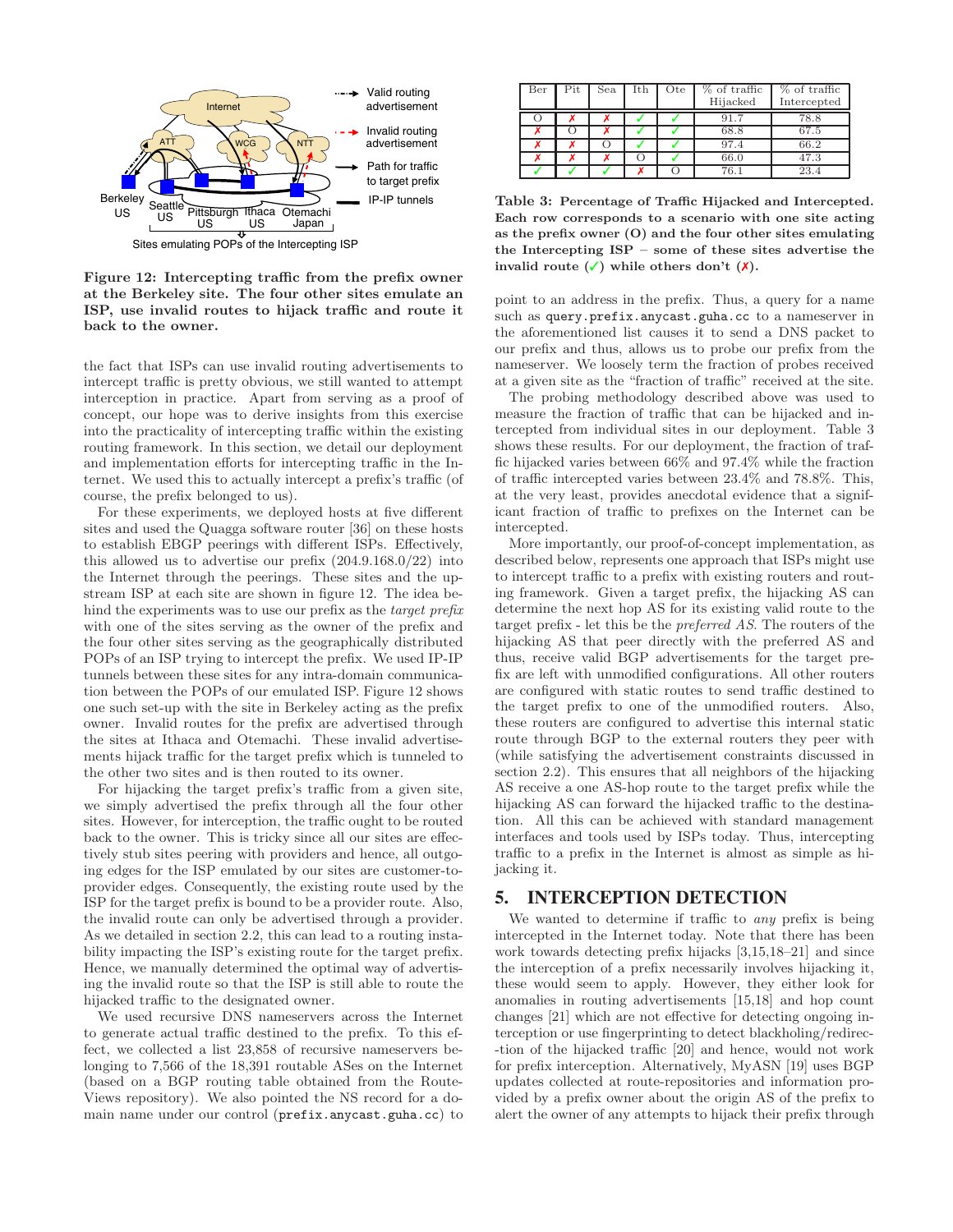

**Figure 13: Next-hop Anomaly: a signature for Internet interception. Here, AS** *N<sup>j</sup>* **uses fake advertisements to claim to be a next-hop for origin AS** O **and routes intercepted traffic for prefix** p **through AS** *Ni***.**

advertisements with an invalid origin. PHAS [3] is a similar service. These services are guided by the observation that it is the prefix owner that can authoritatively distinguish valid prefix advertisements from invalid ones [37] and hence, require proactive participation of prefix owners. Here we explore the possibility of detecting ongoing prefix interception in the Internet without pro-active participation by prefix owners.

Note that detecting interception (and hijacking) based solely on control plane information is not possible. For instance, a change in the origin AS for a prefix is a frequent occurrence in the Internet [3] and hence, a MOAS conflict cannot be used as an indicator of hijacking based on routes with an invalid origin. Guided by this observation, we attempted to use a combination of control-plane and data-plane information from a number of vantage points to detect interception scenarios in the Internet.

## **5.1 A Signature for Internet Interception**

The key insight guiding our approach for interception detection is that the intercepting ISP relies on its existing route for the target prefix to send the prefix's traffic to its owner. Consider a prefix p with origin AS O and with next-hop ASes  $N_1, \ldots, N_n$ . Here, *next-hop AS* refers to an AS that appears next to  $O$  in the control-plane AS-level paths to  $p$ . Given this, in all likelihood, a packet destined to p that reaches AS  $N_i$  should be routed directly to the origin AS O. Thus, a data-plane trace wherein packets to p traverse AS *N<sup>i</sup>* after traversing AS  $N_j$  (j $\neq$ i) would suggest that AS  $N_j$  is not a next-hop AS for prefix  $p$  and is advertising a route with an invalid next-hop to intercept the prefix's traffic. Figure 13 illustrates this scenario – we refer to such an occurrence as a next-hop anomaly and use it as a signature for interception on the Internet. The following sections detail our study of such anomalies in the Internet.

#### **5.2 Data Sources**

For control-plane information, we used the BGP routing tables collected at the Route-Views repository. This provides us with a view of the Internet's routing state from a total of 43 vantage points belonging to 34 distinct ASes. For the analysis on any given day, we used a routing table collected on that day to determine the set of next-hop ASes for each routable prefix.

For data-plane information, we use the traceroutes collected as part of the IPlane project [38]. This includes daily traceroutes to  $\approx$ 100,000 routable prefixes from  $\approx$ 200 Planet-Lab nodes  $[39]$ <sup>5</sup>. Thus, our data-set for each day of analysis comprised of  $\approx 20$  million IP-level traceroutes. We processed these traces to map the IP-level traceroutes to the corresponding AS-level traceroutes by mapping IP addresses to their origin ASes based on BGP routing tables.

|                           | Oct 31 | Nov $25$ | Dec 2 | Dec 4 |
|---------------------------|--------|----------|-------|-------|
| Anomalous Prefixes        | 5977   | 6125     | 4760  | 4904  |
| Anomalous Clusters        | 834    | 749      | 545   | 619   |
| After accounting for      | 440    | 392      | 306   | 348   |
| IP-to-AS mapping errors   |        |          |       |       |
| After validation based on | 32     | 26       | 27    | 28    |
| data-plane information    |        |          |       |       |
| After validation based on | 11     | 11       | 10    | 12    |
| <i>whois</i> information  |        |          |       |       |
| After e-mail survey       | a      |          | 10    |       |

**Table 4: Number of next-hop anomalies at various stages of our analysis.**



Cogent (AS174) machine at PAIX with an Abovenet (AS6461) address and DNS name "paix.cogentco.com"

**Figure 14: Erroneous AS-level paths due to presence of IXP machines. Here, Next-Hop ASes for O =** *{***6461, 4637***}***, Original AS-level Path =** *{* **.., 174, 6461, 4637, O***}* **and Rectified AS-level Path =** *{* **.., 174, 4637, O***}*

.

#### **5.3 Detecting Next-hop Anomalies**

We used the AS-level traceroutes and the next-hop information extracted from the routing tables to determine instances of next-hop anomalies on four days in Oct-Dec, 2006. The number of prefixes for which we detected nexthop anomalies on each of these days are shown in the first row of table 4. To make the analysis of these anomalies more manageable, we clustered them using triples of the form  $\{N_i,$  $N_i$ ,  $O$ . Thus, anomalies involving the same next-hop ASes  $(N_j \text{ and } N_i)$  and the same origin AS  $(0)$  were clustered as one. It is reasonable to assume that anomalies that are clustered together occur due to the same root-cause. The second row of table 4 displays the number of anomalous clusters on each day.

However, a majority of these anomalies are due to errors in IP-to-AS mappings based on BGP routing tables. These are similar to the errors that Mao et. al. [41] had to account for as part of their AS-level traceroute tool. A brief explanation of these error possibilities and how we accounted for them is given below:

(a). Internet Exchange Points (IXPs) refer to locations that host a number of ISPs who can, in turn, peer with each other on top of the IXP infrastructure. Since IXP-hosted machines are typically assigned addresses from address space of the IXP or one of the participating ISPs, this can lead to an additional AS along the data-plane AS-level path. If this additional AS happens to be a next-hop of the prefix being traced, the trace would be falsely flagged as being anomalous. Figure 14 illustrates a scenario at Palo Alto Internet Exchange (PAIX) using AS 6461's (Abovenet) address space that causes Abovenet to be erroneously flagged as an Intercepting ISP.

We detect such errors based on the DNS names of the IXP machines. In figure 14, the DNS name for the IXP machine suggests that it belongs to a participant ISP, AS 174 (Cogent). Consequently, the rectified data-plane AS-level path does not include AS 6461 and hence, is not anomalous.

(b). Sibling ASes: ASes from sibling organizations may share their address space and may also have cooperative routing arrangements. Thus, next-hop anomalies wherein the two

<sup>5</sup>Instead of traceroutes to all routable prefixes, the data set contains traceroutes only to one prefix in each BGP atom [40]. However, this suffices for the detection exercise.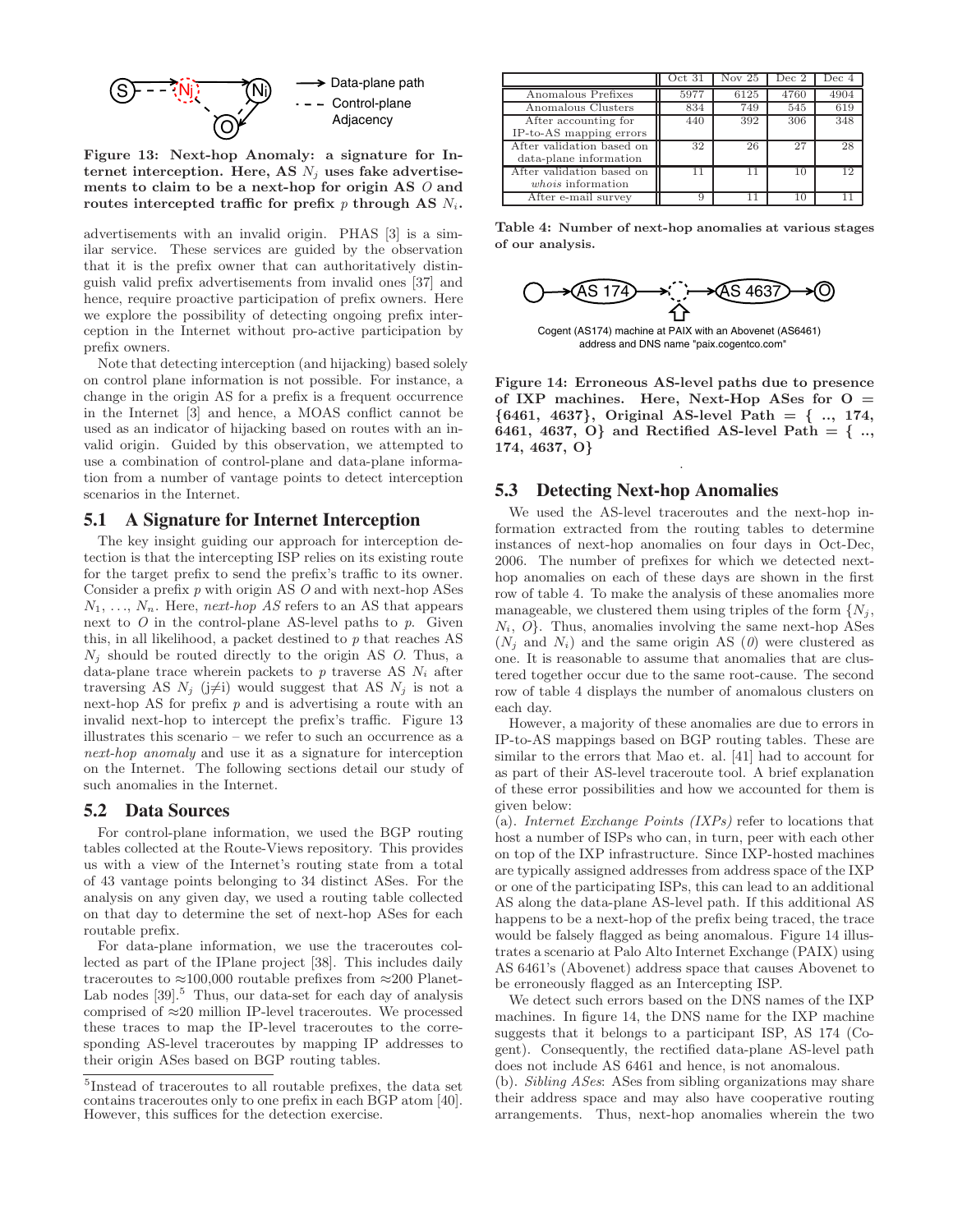

**Figure 15: AS** O **uses part of its provider** *N*2**'s address space and this leads to erroneous AS-level paths. Here, Original AS-level Path =**  $\{S, N_1, N_2, O\}$  and **Rectified AS-level Path =**  $\{S, N_1, O\}$ 

.

next-hop ASes are sibling ASes should not be flagged as such. We achieve this by utilizing the similarity in the DNS names for IP hops in the two ASes, though in some cases we had to directly feed the sibling relationships to the analysis.

(c). Using Provider Address space: In many scenarios, an ISP will provide its customer with a small part of its address space that the customer ends up using for its peerings with others ISPs too. For instance, in figure 15, AS *N*<sup>2</sup> assigns its customer O with a part of the address space announced by it and is used by  $O$  for its peerings with  $N_1$  and  $N_3$  too. In this scenario, the AS-level path of packets routed to O from *N*<sup>1</sup> will include  $N_2$  and will be erroneously flagged as a next-hop anomaly.

As before, we detect such errors based on the DNS names of the IP hops involved - the IP hops attributed to  $N_2$  would have the same DNS name suffix as the IP hops belonging to O. In cases where the reverse name lookup for the IP hops in O failed, we looked for similarity between the DNS names of the IP hops attributed to  $N_2$  and the AS name for  $O$ .

Thus, by utilizing ownership information encoded in DNS names and AS names we were able to account for almost all the IP-to-AS mapping errors in an automated fashion. The number of anomalous clusters after this step of the analysis are shown in the third row of table 4.

## **5.4 Anomalies due to Traffic Engineering**

Apart from active interception by an ISP, a next-hop anom- -aly may also result due to traffic engineering by the ASes involved. For instance, the data-path shown in figure 13 may arise if O is a stub-AS multihomed to two providers and is using one as its primary provider  $(AS N_i)$  while the other as a backup  $(AS N<sub>i</sub>)$ . As described below, such a primary-backup arrangement can be achieved using a number a techniques and some of these can result in next-hop anomalies.

First, the origin AS O may advertise the prefix p to provider  $N_i$  while advertising a less specific prefix that covers p to provider  $N_i$ . The more specific advertisement to  $N_i$  ensures its primary status. However, when determining the nexthop ASes for the destination being traced, we use only the routing table entries for the longest prefix that matches the destination address. Thus, with such specific advertisements, our analysis would consider only AS *N<sup>i</sup>* as AS O's next-hop for prefix  $p$  and so the data-path shown in figure 13 would not be flagged as a next-hop anomaly.

Second, the origin AS O may use AS-Path prepending to advertise a longer path for prefix  $p$  to  $N_j$  than to  $N_i$ . This can lead to scenarios where a part of  $N_j$  chooses to route packets destined to  $p$  directly to  $\hat{O}$  (and hence, it emanates a routing advertisement claiming to be a next-hop for O) while the rest of  $N_i$  routes the packets through  $N_i$ . Finally, a number of ISPs offer customers community-attribute based control over how their prefix advertisements are propagated

by the ISP  $[42]$ . For instance, AS O may advertise prefix p to AS  $N_i$  and direct  $N_i$  to propagate this advertisement only to specific peers. As before, such inbound traffic control can result in different parts of  $N_i$  using different routes to p.

To account for traffic-engineering induced anomalies and any remaining mapping errors, we use the following tests to verify if AS  $N_i$  has direct data-path connectivity to origin AS O:

 $(a)$ . We utilize the fact that our data-plane information for a given prefix includes probes from a large number of vantage points. If the trace from any of our vantage points indicates that AS  $N_j$  can indeed route packets for p directly to AS  $O$ , we have conclusive evidence that  $N_j$  is a next-hop AS for O and we assume that  $N_j$  cannot be an intercepting ISP for  $p$ . The fourth row of table 4 shows the number of anomalous clusters after validation of the anomalies based on data-plane information.

(b). Some ASes publish information about their peers and their route import/export policies as part of the whois registries. As before, a whois entry for AS O indicating that it peers with  $N_i$  would imply that  $N_i$  cannot be an intercepting ISP for p. The fifth row of table 4 shows the number of anomalous clusters after accounting for such whois information.

Thus, we were able to attribute a majority of the observed anomalies to traffic engineering by the origin. More importantly, the fact that the interception signature used here can also result from valid scenarios in the Internet implies that we have to rely on the prefix owners for conclusive evidence of interception. Consequently, for the remaining anomalies, we conducted an e-mail survey asking the prefix owner if they had a peering relation with the next-hop AS suspected of interception. We received only three responses; in all three cases the prefix owner was indeed peering with the next-hop AS in question.

## **5.5 Unexplained Anomalies**

The analysis above yielded a total of thirteen distinct nexthop anomalies that were not explained by any of the heuristics described above. Interestingly, the whois entries for the origin ASes in five of the anomalies included information about the ASes they peer with and this did not include the next-hop AS suspected of interception. However, this could just be a result of the whois information being outdated.

Further, we manually inspected these anomalous traces and while they look like interception scenarios, we can just as well imagine them resulting from traffic engineering arrangements. These could also result from routing events that impact the link connecting the suspected next-hop AS and the origin AS. Since our control-plane information consists of a routing table snapshot on the same day as the trace, such a routing event is not captured in our next-hop calculations.

Overall, we are unable to conclusively classify any of the unexplained anomalies as actual prefix interception. Fundamentally, this is because other than observing the links traversed by the probes from our vantage points, there is no way for us to verify the data-plane adjacency of two ASes as claimed by the corresponding control-plane advertisements. However, this surely does not rule out ongoing prefix interception. For instance, our study focussed only on interception through advertisement of a route with an invalid next-hop. It is also possible for the intercepting ISP to pose as the origin AS or as an AS that is two or more hops away from the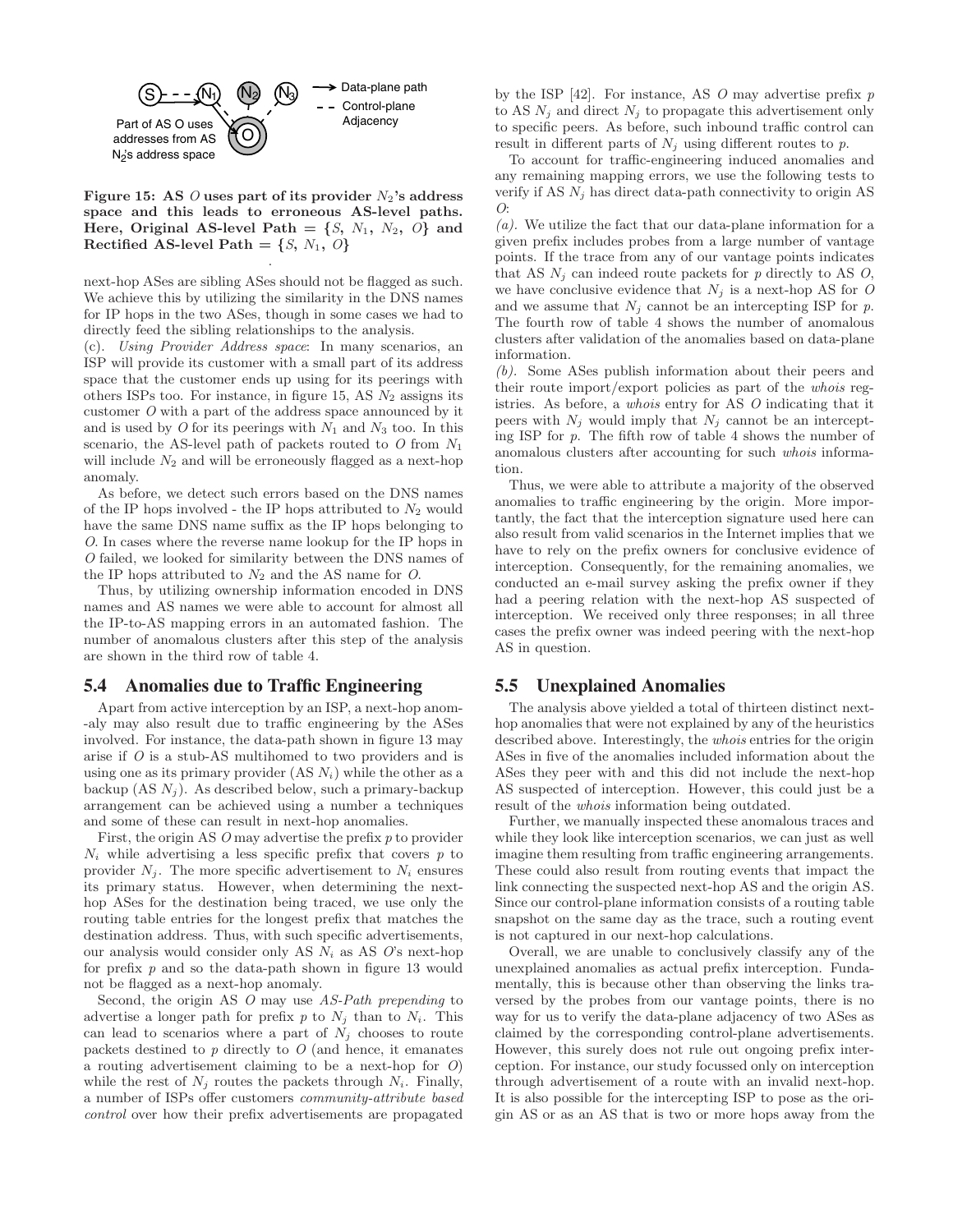origin. Further, our study also makes a number of rather simplistic assumptions about the behavior of the intercepting ISP and hence, could have missed interception scenarios. For instance, we assume that the intercepting ISP does not manipulate the responses to traceroute-based probes to evade detection – something as a simple as the intercepting ISP configuring its routers to stop generating ICMP responses would defeat our detection. In spite of these limitations, we think that this simple attempt at detection highlights some of the challenges posed by the interception detection problem.

# **6. RELATED WORK**

A lot of recent work has focussed on BGP security with particular emphasis on preventing the hijacking of prefixes. Some of these efforts use cryptography to secure BGP [7–13], while others propose new protocols [14], non-cryptographic additions to BGP [17] or rely on route characteristics [4,16] such as the stability of routes [4]. Wendlandt et. al. [43] argued that securing data delivery is more important than securing routing for secure communication. Our interception estimates show that communication confidentiality can be breached even when data delivery is secured. As discussed in section 5, there have also been efforts towards detecting prefix hijacks in the Internet [3,15,18–21].

The possibility of traffic interception by using invalid advertisements has been discussed by [22,24]. In recent work, Lad et. al. [44] estimate the impact of prefix hijacks through simulations across the Internet's AS-level topology. Such an approach allows them to evaluate the impact of hijacks by a much larger set of ASes than considered in this paper. On the other hand, by restricting ourselves to the ASes that contribute to the Route-Views repository, we observe each AS's actual route for any given prefix and don't need to simulate route propagation. As a matter of fact, the authors of [45] argue that it is difficult to accurately predict Internet routes through simulation over topologies where ASes are represented as nodes.

Apart from specification of attacks on BGP [46], past research has also shown the possibility of invalid advertisements resulting from misconfigurations [26,47]. Feamster et. al. [48] studied the presence of advertisements for unallocated prefixes in Internet routing. Ramachandran et. al. [23] analyzed the use of short-lived invalid routing advertisements by spammers.

# **7. DISCUSSION**

The estimates in section 3 are based on ASes contributing to Route-Views. Further, the analysis itself relies on a rather simplistic model of Internet routing. For instance, the assumptions regarding routing preferences and the valley-free nature of routes don't always hold. The analysis does not account for special arrangements between ASes such as sibling ASes, mutual transit, etc. Also, ASes apply ingress-filters to restrict the prefixes that their neighbors can advertise to them. However, such filtering of advertisements varies greatly with the AS's size [49], relationship with the neighbor [27] and even the AS's location (for example, ASes in Europe are known to use filters aggressively [47]). Overall, a majority of the ASes struggle to maintain up-to-date filters or any filters at all [27,47,49]. More generally, the fact that these assumptions hold in the common case indicates that our estimates should closely reflect the actual amount of hijacking possible and this claim is fortified by our verification efforts.

It seems unlikely that an AS would intentionally hijack a prefix and then blackhole or redirect the hijacked traffic since this would impact the destination's connectivity and hence, would be immediately noticed. Misconfigurations or router compromises are more likely to lead to such an occurrence; to the best of our knowledge, this was the case for all prefix hijacking incidents reported in the past. In this context, it is important to note that our hijacking estimates implicitly assume that the hijacking AS advertises an invalid route to all its neighbors. However, by the very nature of BGP, both misconfigurations at and compromises of only a few (or even a single) well-placed routers can cause the ISP to advertise an invalid route to all of its neighbors and thus, our hijacking estimates capture an extreme yet realistic scenario.

The more interesting scenario is that of prefix interception since the hijacked traffic still reaches the destination. Consequently, it is less likely that an unsuspecting prefix owner would notice the interception which may have been going on for a long period. On the other hand, the presence of easily accessible route-repositories and router-servers implies that an informed prefix-owner can detect most interception attempts. Still, it wouldn't be a stretch to imagine ASes intentionally intercepting the traffic to a not-well-monitored prefix. For instance, this would (for good or for bad) ease lawful interception [50] since law enforcement agencies wouldn't necessarily need to go to different ISPs on a case-by-case basis.

In the past, ARP poisoning, DNS spoofing and other attack vectors have been proposed for man-in-the-middle (mitm) attacks in the Internet [51–53]. The increasing use of encryption for Internet communication would seem to alleviate the privacy concerns arising from such attacks. However, the use of a number of security protocols in the Internet leaves a lot to be desired and hence, the fact that traffic can be intercepted in the Internet does magnify the scope of the problem. For instance, launching a mitm attack on SSL through self-signed certificates leads to an "invalid certificate" warning on most browsers but these are often disregarded not just by common users [52] but by well-informed technical users too [53]. This and other social issues are compounded by technical problems such as frequent warnings resulting from multiple trusted authorities and even flaws in browsers that allow certificates to be forged and hence, allow for attacks where the user is not even warned [52]. All this suggests that even small ISPs that can intercept a small fraction of traffic from other ASes can cause a lot of damage.

# **8. CONCLUSION**

This paper presents a study of Internet prefix hijacking and interception. We estimate that ASes higher up in the routing hierarchy can both hijack and intercept traffic to any prefix from a significant fraction (*>*50%) of ASes in the Internet. More surprising and perhaps more egregious is that even small ASes can hijack and intercept traffic from a nonnegligible fraction of ASes. Further, we implemented the proposed interception methodology and used it for actually intercepting traffic to our prefix. Our experience suggests that it is indeed very simple for ASes to intercept traffic for prefixes within the existing routing set-up. Finally, we conducted a simple study to detect ongoing prefix interception. The study neither detected interception nor did it determine that there is no interception in the Internet; however, it did shed light on some of the issues involved in detecting prefix interception.